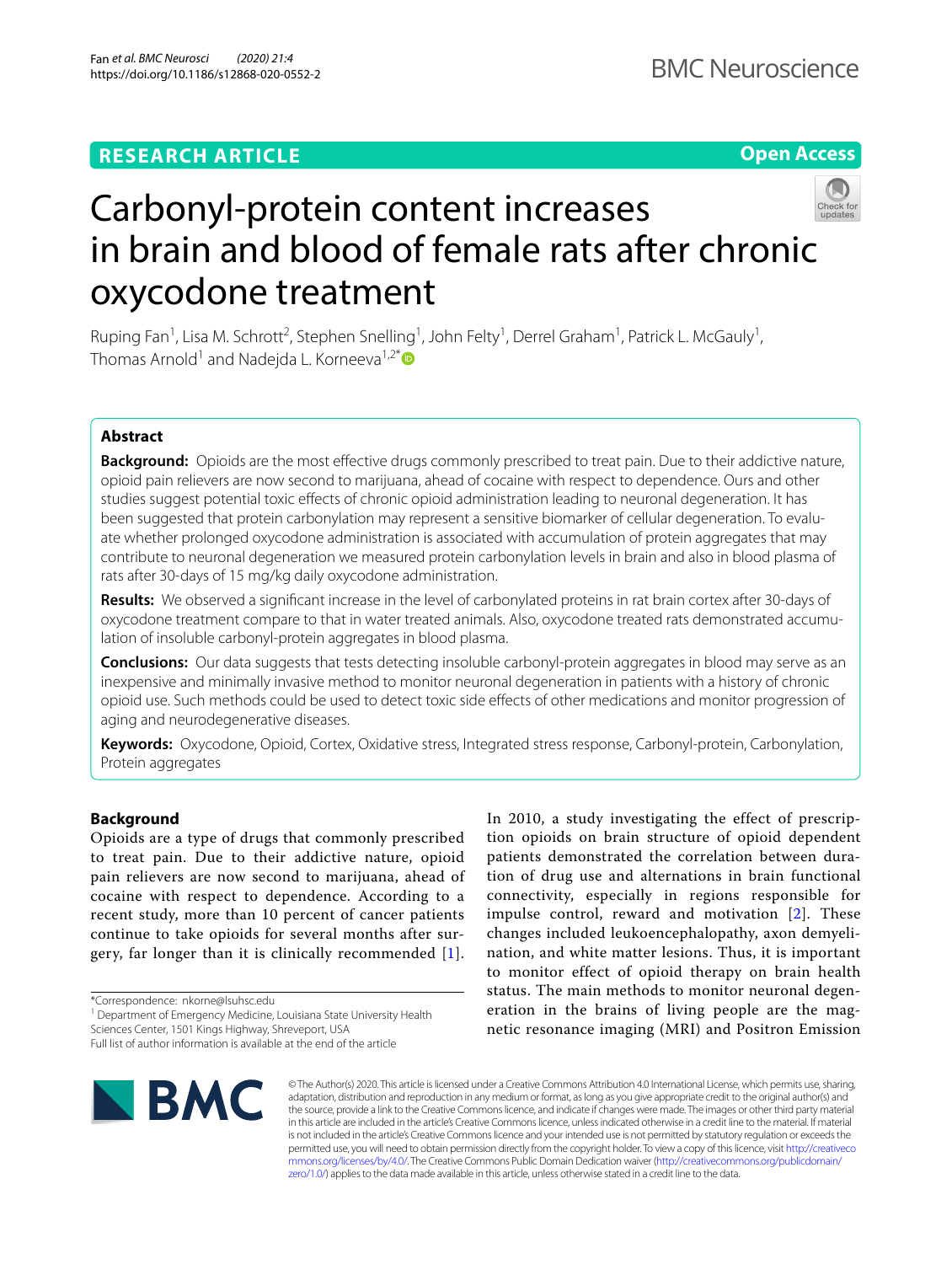Tomography (PET) scans. In addition, measuring toxic protein aggregates in cerebrospinal fluid from a lumbar puncture of Alzheimer's disease patient is another method to confirm development of neuronal degeneration. However, MRI and PET scan are expensive procedures that are typically not covered by insurance. Spinal taps are invasive and may lead to health complications. Thus, development of an inexpensive and minimally invasive method is important to monitor neuronal degeneration in patients with a history of chronic opioid use. Such method could also be used to detect toxic side effects of other medication and monitor progression of aging and neurodegenerative diseases.

In general, the rate of degeneration of an individual organism depends on the cells ability to balance production of newly synthesized molecules and disposal of toxic waste. The events leading to cellular waste accumulation, in the form of protein aggregation, include oxidative stress, decreased proteasomal activity and reduced autophagy. Protein aggregation eventually manifests in cell functional decline, degeneration and apoptosis. Accumulation of protein aggregates is a common biological phenomenon, observed in diferent physiological and pathological conditions. Protein modifcation, such as carbonylation, causes major changes in protein structure and function leading to formation of protease resistant protein aggregates, which result in the loss of cell viability (reviewed in [[3](#page-7-2)]). Several studies have shown also that *protein carbonylation* increases proportionately with increasing age of cells, organelles, and tissues in diverse species [[3](#page-7-2), [4](#page-7-3)]. Recently, an increase in protein carbonyl content was associated with development of neurodegenerative diseases such as Alzheimer's and Parkinson's diseases, and also with cancer, cataractogenesis, atherosclerosis, diabetes, sepsis and aging (reviewed in [[4](#page-7-3)]).

Ours and other studies have shown that chronic opioid administration is associated with activation of the pro-apoptotic signaling and neuronal degeneration in animal models [\[5](#page-7-4)–[9\]](#page-7-5). In our current study, we analyzed carbonyl content in brain and blood/plasma samples from the same animals that have been used to evaluate oxidative and neurodegenerative efect of oxycodone reported in [[5,](#page-7-4) [10\]](#page-7-6). We demonstrated increased levels of protein carbonylation in rat cortex and also accumulation of Triton™ X-100 insoluble carbonyl-protein aggregates in blood plasma of animals treated with oxycodone, indicating a systemic degenerative process. Moreover, we developed a method to detect insoluble carbonylated protein aggregates in rat plasma that, we suggest, may be applied as a detection method of neuronal degeneration.

## **Methods**

## **Animal model and tissue preparation**

In this study, we have used tissue samples from female 60 day-old Sprague–Dawley rats that have been reported in our previous studies [[5,](#page-7-4) [10](#page-7-6)]. Briefy, randomly assigned animals were gavaged with vehicle water or with 15 mg/ kg oxycodone (Mallinckrodt Inc., St. Louis MO) in a volume of 1.0 ml/kg every 24 h for 30 days. Lack of toxicity and efficient anti-nociceptive effect of this oxycodone scheme treatment were assessed by daily weight measurement and by the hot plate tests, respectively, as it is described in [[5,](#page-7-4) [10\]](#page-7-6). We investigated tissues from twelve water and twenty oxycodone treated rats using from four sets of littermates. Experiments # 1, 2, and 3 contained nine littermates each: three rats were gavaged with water and six animals gavaged with oxycodone. Experiment # 4 contained fve littermates: three rats treated with water and two rats treated with oxycodone. In the experiments # 1, 2, and 3, brain tissues containing specifc areas were pooled together from three rats in the same treatment group yielding one water brain lysate (W) and two oxycodone brain lysates (O1 and O2) for each experiment. In the experiment #4, we analyzed brain lysate from individual animals (W1, W2, W3, O1 and O2). Brain lysate preparation is described in our earlier study [[5\]](#page-7-4). Similarly, blood and plasma samples were prepared from pooled three corresponding rat samples in the same treatment group in the experiments  $# 1, 2$ , and 3, and from individual samples in the experiment # 4.

## **Immunofuorescent staining of carbonylated proteins in rat brain**

Brain tissue preparation and immunofuorescent staining procedure were described elsewhere [\[5](#page-7-4)]. Briefy, in each experiment, water and oxycodone treated rats have been sacrifced on the same day by injection of 65 mg/kg i.p. of sodium pentobarbital and perfusion with ice-cold saline followed by 4% paraformaldehyde in 0.1 M sodium phosphate buffer, pH 7.4. The whole brains were stored in 70% ethanol at 4 °C until further processing. Slides containing  $10 \mu m$  thick paraffin slices of cortex sections (plates 12–30, Rat Brain Atlas, Paxinos and Watson) were prepared as it is described in  $[5]$  $[5]$ . After deparaffinization, slides were incubated with 2,4-dinitrophenylhydrazine (DNPH) solution for 15 min at RT, blocked with horse serum for 1 h and then incubated with anti-DNP antibodies (dilution 1:2000) in humidifed chamber overnight at 4 °C. Next morning, after wash with TBS-T (20 mM Tris–HCl, 150 mM NaCl, and 0.1% Tween<sup>®</sup> 20, pH 7.5), slides were incubated with biotin-conjugated anti-goat IgG (dilution 1:200, Santa Cruz, cat # sc-2042) for 2 h at RT and then with streptavidin conjugated-AlexaFlour®-594 (dilution 1:200, Life Technologies, cat #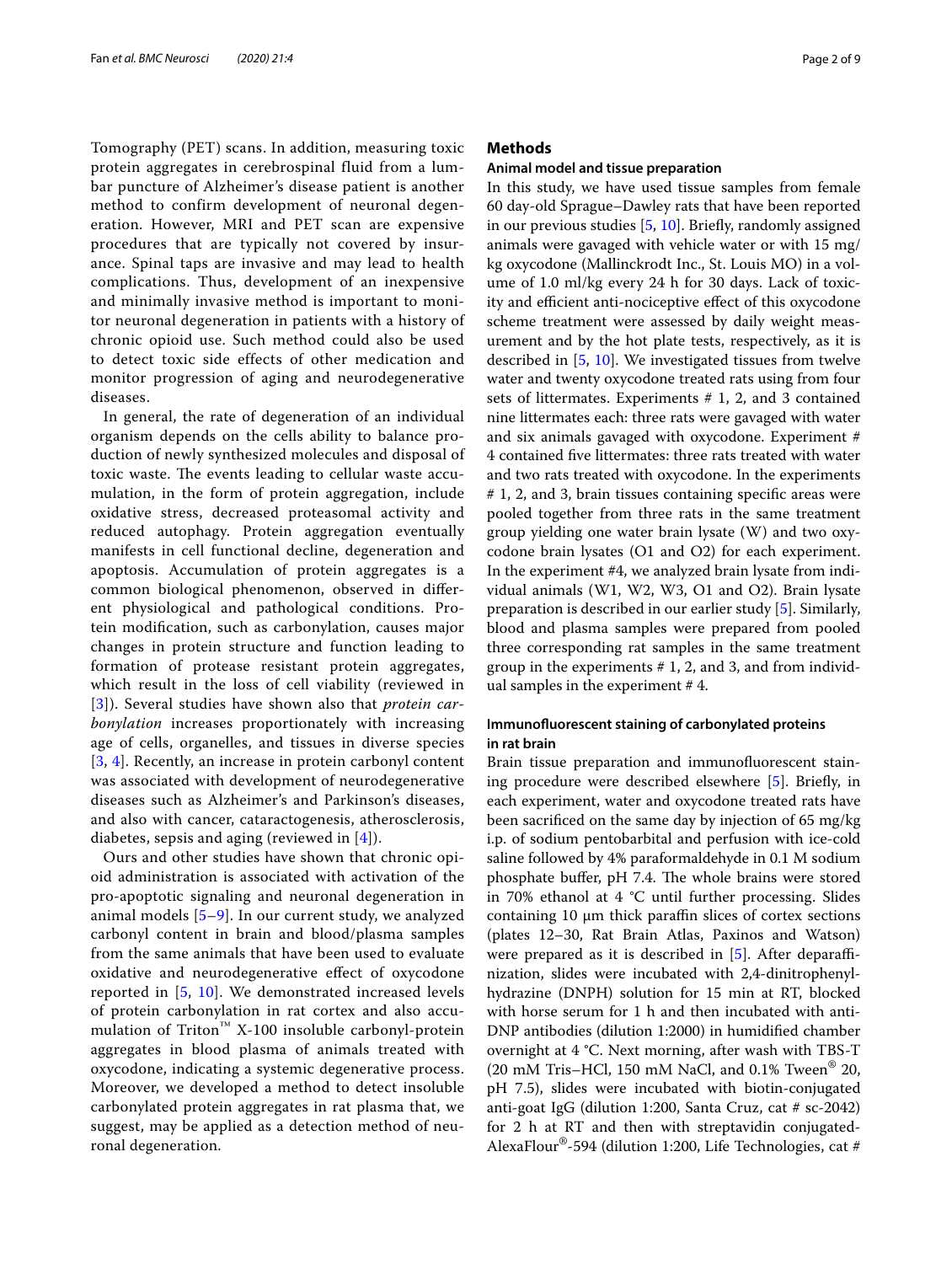S11227) for one hour at RT. Each brain slice was covered by VECTASHIELD HardSet Antifade Mounting Medium with DAPI (Vector Laboratories Inc., H-1500) and a cover slip. Images were visualized using AxioObserver with ApoTome microscope (Zeiss) as it is described in [[5\]](#page-7-4).

## **BioVision assay**

Protein carbonyl groups in rat brain lysates were measured by the Protein Carbonyl Content Assay Kit (Bio-Vision, Inc.) according to the manufacture's protocol. Briefy, one hundred microliters of cortex lysates with concentration 10  $mg/ml$  were combined with 100  $µ$ DNPH, vortexed and incubated for 10 min at room temperature (RT). Proteins were precipitated with 30 µl trichloroacetic acid by centrifugation the samples at  $20,000\times g$  at 4 °C for 2 min. Pellets were washed with cold acetone ( $-$  20 °C), resuspended in 200  $\mu$ l guanidine solution, briefy sonicated and then incubated at 60 °C for 30 min. One hundred microliters aliquots were transferred to 96-well plate. Absorbance was measured at 375 nm in a microplate reader. Other fve microliters aliquots were used to measure protein concentration in each sample by Micro  $BCA^{m}$  Protein Assay Kit (Thermo Scientifc, Pierce) using BSA as a standard.

## **Blood collection and plasma preparation**

Blood samples were collected from the same animals used for the brain lysate preparation described above. In the experiments #1, 2, and 3, each blood collection tube contained blood from three animals. For example, in the experiment #1, the tube labeled "W" contained blood from three rats treated with water, "O1"—blood from three rats treated with oxycodone; and "O2"—another three rates treated with oxycodone. Total, the blood from 9 animals was used in the experiment #1 (3 water and 6 oxycodone samples). Similarly, in the experiments #2 and 3, the blood from 9 animals was used in each experiment. In the experiment #4, each blood collecting tube contained blood from one animal. Thus, each tube labeled W1, W2, and W3 contained blood from one animal treated with water. Each tube labeled O1 and O2 contained blood from one animal treated with oxycodone. Blood samples were collected in conical tubes containing 2 ml bufer A per rat, supplemented with 0.1 mg/ml cycloheximide, 10 mg/ml heparin, Complete<sup>™</sup> EDTA-free protease inhibitor cocktail (Roche) and phosphatase inhibitor cocktails (Pierce Biotechnology), on ice. Cells and plasma were separated by centrifugation at  $1000 \times rpm$  at 4 °C for 5 min. The supernatants (plasma) were collected and then protein concentration was determined using Micro BCA™ Protein Assay Kit.

## **Dot‑blot assay**

For dot blot analysis of protein carbonylation in rat blood plasma, samples containing twenty fve to thirty micrograms of protein were incubated with equal volume of DNPH solution for 15 min at RT. After neutralization with Tris-Glycerol solution (2 M Tris and 30% Glycerol), two microliters aliquots were spotted on a Nitrocellulose membrane (Bio-Rad) and then analyzed by incubation with anti-DNP antibodies (dilution 1:1000; Fitzgerald, 20R-DG001) overnight at 4 °C and then with anti-goat secondary antibodies (dilution 1:5,000) conjugated with horse-peroxidase (Vector Laboratories, Inc.) in 5% non-fat dry milk in TBS-T. Blots were developed as it is described in [[5\]](#page-7-4) using the Western Lightning ECL Pro development kit (PerkinElmer) and were exposed to HyBlot CL autoradiography film (Denville Scientific). The ImageQuant TL software (GE Healthcare Life Science) was used for quantitative analysis of dot blot images.

## **Protein aggregation assay**

Aliquots containing eight hundred micrograms of total plasma protein were centrifuged at 20,000×*g* at 4 °C for 30 min. Pellets were resuspended in 50 µl bufer C (50 mM Tris–HCl, pH 8.0, 100 mM KCl) supplemented with 1% Triton<sup>™</sup> X-100, incubated on ice for 15 min and centrifuged again at  $20,000 \times g$  at 4 °C for 30 min. Resulting pellets were resuspended in 10 µl buffer C supplemented with SDS. Five microliters aliquots of resuspended pellets were incubated with 5 µl DNPH reagent for 15 min at RT. Reactions were neutralized by adding 3 µl Tris-Glycerol solution. Two microliters aliquots were then spotted on a Nitrocellulose membrane and then analyzed by anti-DNP antibodies as it is described in the Dot-blot assay section.

## **Western blot analysis**

The western blot analysis was performed as it is described in [\[5](#page-7-4), [10\]](#page-7-6). Briefy, to analyse the expression of proteins in blood, equal amounts of total protein were loaded on a 12% or 4–12% NuPAGE<sup>®</sup> Novex<sup>®</sup> Bis–Tris Gel (Invitrogen). To identify the position of specifc proteins the Full-Range Rainbow protein molecular weight marker (GE Healthcare Life Science) was loaded on the same gel. After separation by the SDS-PAGE gel proteins were transferred to a Nitrocellulose membrane (Bio-Rad) using a Mini Trans-Blot cell (Bio-Rad). Membranes were incubated with primary antibodies: anti-P-eIF2 $\alpha$  (Ser51) (dilution 1:2000) and anti-eIF2α (D7D3) XP (dilution 1:4000), all from Cell Signalling, at 4 °C for overnight. Anti-rabbit secondary antibodies conjugated with horseperoxidase (Vector Laboratories, Inc.) were diluted to 1:20,000. Signal detection and analysis were performed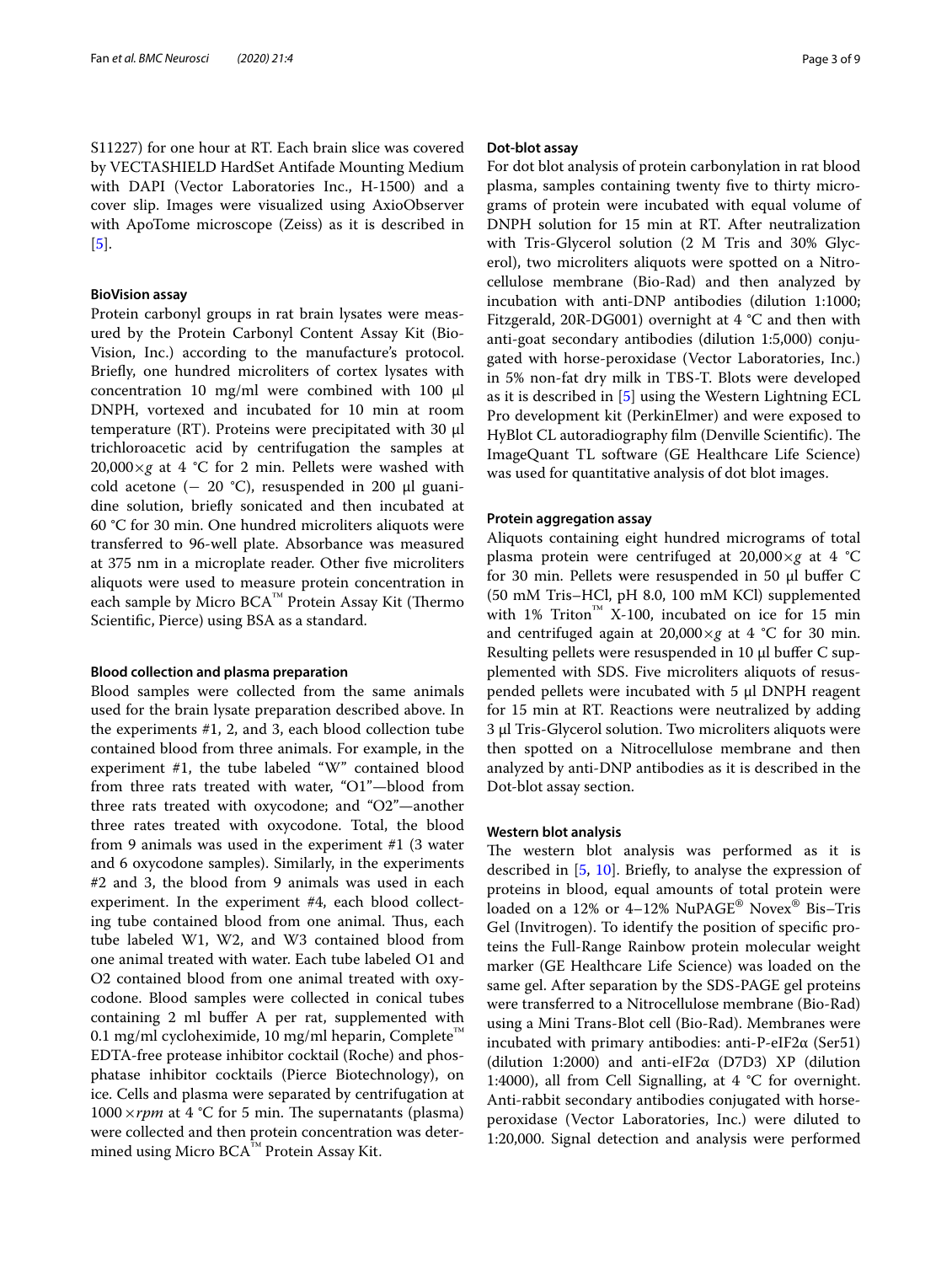as it is described in [\[5](#page-7-4), [10](#page-7-6)] using Western Lightning ECL Pro development kit (PerkinElmer), HyBlot CL autoradiography flm (Denville Scientifc) and the ImageQuant TL software (GE Healthcare Life Science). Results are presented as the mean of at least three independent treatment (drug administration) experiments  $\pm$  SEM.

## **Statistical analyses**

The experiments were analysed blindly. All data and are presented as treatment means  $\pm$  SEMs (n  $\geq$  3). Statistical analysis was performed using a Student's t-test and oneway analysis of variance test ANOVA following Tukey's ranking tests. Data with p value lower than 0.05 was considered to be statistically diferent.

## **Results**

**Oxycodone increases protein carbonyl content in rat cortex** To investigate whether chronic opioid administration increases the level of carbonyl-protein content in rat brain, we analyzed brain lysates of rats orally gavaged with 15 mg/kg of oxycodone every 24 h for 30 days. This study involves the same set of animals reported earlier [[5,](#page-7-4) [10\]](#page-7-6). The BioVision assay of brain lysates from nucleus accumbens, cortex and cerebellum revealed a signifcant increase in carbonyl content only in cortex lysates of oxycodone treated animals. Analysis of cortex lysates of rats from four diferent litters representing four different experiments demonstrated that, although the base level of protein carbonylation (water-treated animals) varied signifcantly between diferent rat litters, the relative increase in carbonyl signal in oxycodoneexposed tissues compared to that in water-treated rats in the same litter was reproducible in all four diferent experiments (Fig. [1a](#page-4-0)). On average, chronic oxycodone treatment increased the carbonyl-protein levels in rat brain tissues by  $4.01 \pm 0.69$  fold (p=0.012) compare to that in water treated animals (Fig. [1a](#page-4-0), right graph). We then investigated localization of carbonylated proteins in cortex areas of rats treated with water or oxycodone by immunofuorescent staining of brain slices derivatized with 2,4-dinitrophenylhydrazine (DNPH) (Fig. [1b](#page-4-0)). We observed increased numbers of DNP-labelled specks throughout of the cortex of oxycodone-exposed animals (14 to more than 50 specks per feld) compared to that in water-treated cortex samples (0 to 5 specks per feld) (Fig. [1](#page-4-0)b, upper images). Moreover, the size of such DNPlabelled specks also increased in oxycodone brain tissues (Fig. [1b](#page-4-0), middle and lower images). Altogether, these data suggest that prolonged oxycodone administration is associated with accumulation of carbonyl-protein content in rat brain.

## **Oxycodone induces insoluble protein aggregates in rat blood plasma**

Next, we investigated whether the changes in carbonylprotein content in the brain would correlate with the changes in blood plasma obtained from the same animals. Equal aliquots of plasma samples from the same animals that were tested for carbonyl content in the cortex (Fig. [1a](#page-4-0)) were derivatized, spotted on the nitrocellulose (NC) membrane and probed with antibodies against DNP (Fig. [2](#page-5-0)a, upper image) or stained with Ponceau S to detect the level of total protein in each spot (lower image). Within each experiment (representing the same litter), oxycodone-exposed plasma samples had higher carbonyl-protein content. However, statistical analysis of all three experiments showing about  $1.51 \pm 0.16$  fold  $(p=0.1)$  increase in carbonyl content in oxycodoneexposed plasma compared to that in water-treated animals did not reach statistical signifcance (Fig. [2](#page-5-0)a, right graph).

In general, an increase in protein carbonyl content does not necessarily lead to cell death and degeneration. Carbonylation may act as a signal for protein degradation since carbonylated proteins are more susceptible to proteolytic degradation. It is only when heavily carbonylated proteins start to form aggregates that are resistant to degradation that they become toxic and can lead to cell death. Thus, we investigated whether chronic oxycodone administration is associated with accumulation of Triton<sup>™</sup> X-100 insoluble protein aggregates in plasma. Equal aliquots of plasma samples from the same animals as shown on Fig. [2a](#page-5-0) were centrifuged at  $20,000\times g$  for 30 min. The pellets were resuspended in a buffer containing 1% Triton<sup>™</sup> X-100 and centrifuged again. Resulting pellets were dissolved in a bufer containing SDS, derivatized with DNPH and analysed by dot-blot (Fig. [2b](#page-5-0)). Remarkably, in all three experiments, dot-blot analysis showed a more than 2.8-fold statistically significant ( $p=0.017$ ) increase in carbonyl-protein content in the Triton<sup>™</sup> X-100 insoluble pellets from the oxycodone-exposed samples compared to that from the water-treated animals (Fig. [2b](#page-5-0)). These data suggest that chronic oxycodone exposure is associated with accumulation of Triton<sup>™</sup> X-100 insoluble carbonylated proteins in blood plasma.

## **Oxycodone induces the integrated stress response in rat blood**

In our previous study we demonstrated that chronic oxycodone administration is associated with activation of pro-apoptotic signaling, loss of white matter, reactivation of astrocytes [\[5](#page-7-4)] and induction of the integrated stress response (ISR) in rat brains [\[10](#page-7-6)]. In our current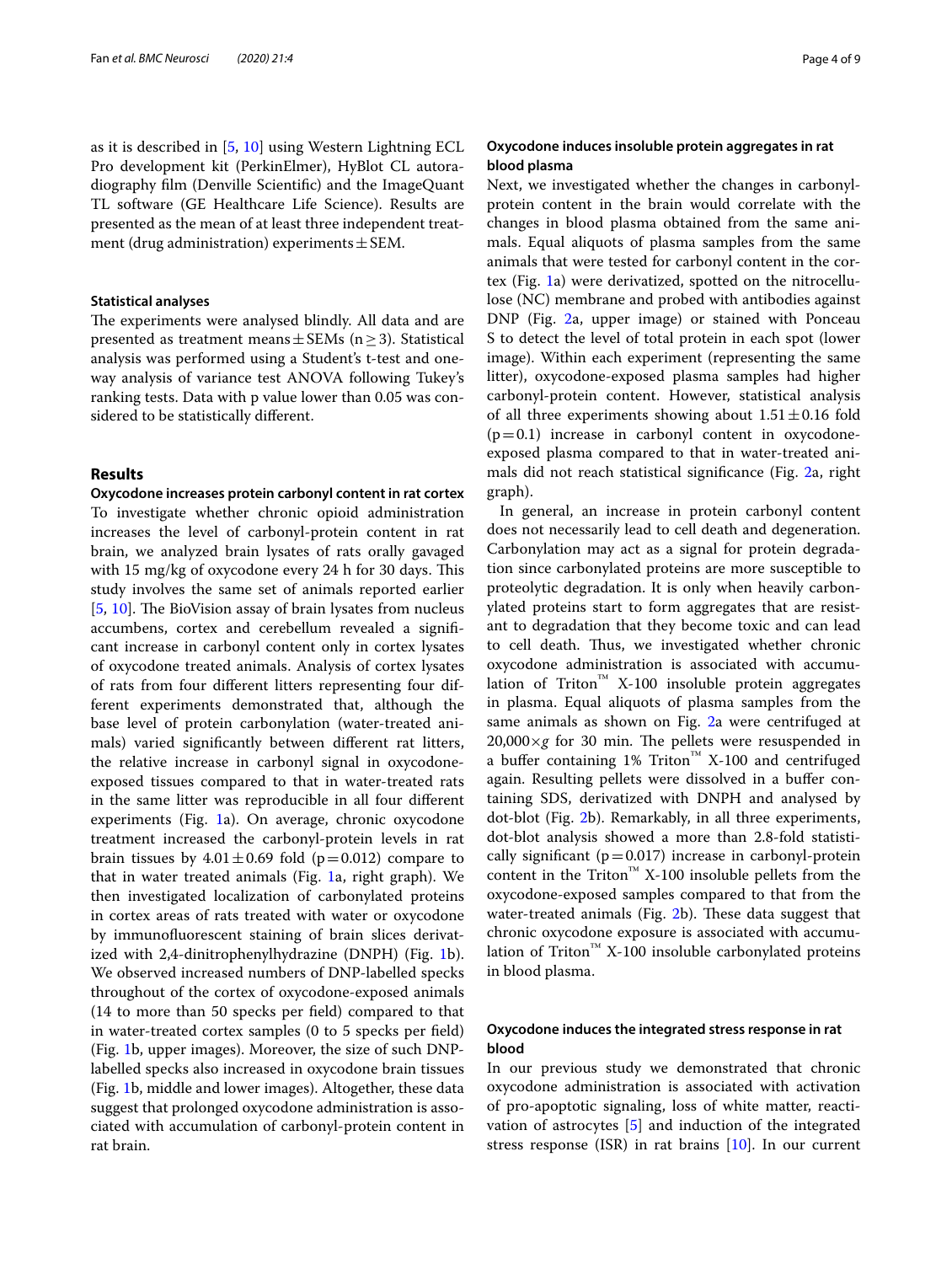

<span id="page-4-0"></span>study of the tissues samples from the same animals, we observed an increase in the level of carbonyl-protein content in brain and blood plasma of oxycodone treated rats. What could trigger the neurotoxic signaling during

prolonged oxycodone exposure? The ISR *triggers* a general adaption mechanism that provides necessary support for cells to survive during stress and also promotes recovery. However, under prolong stress conditions,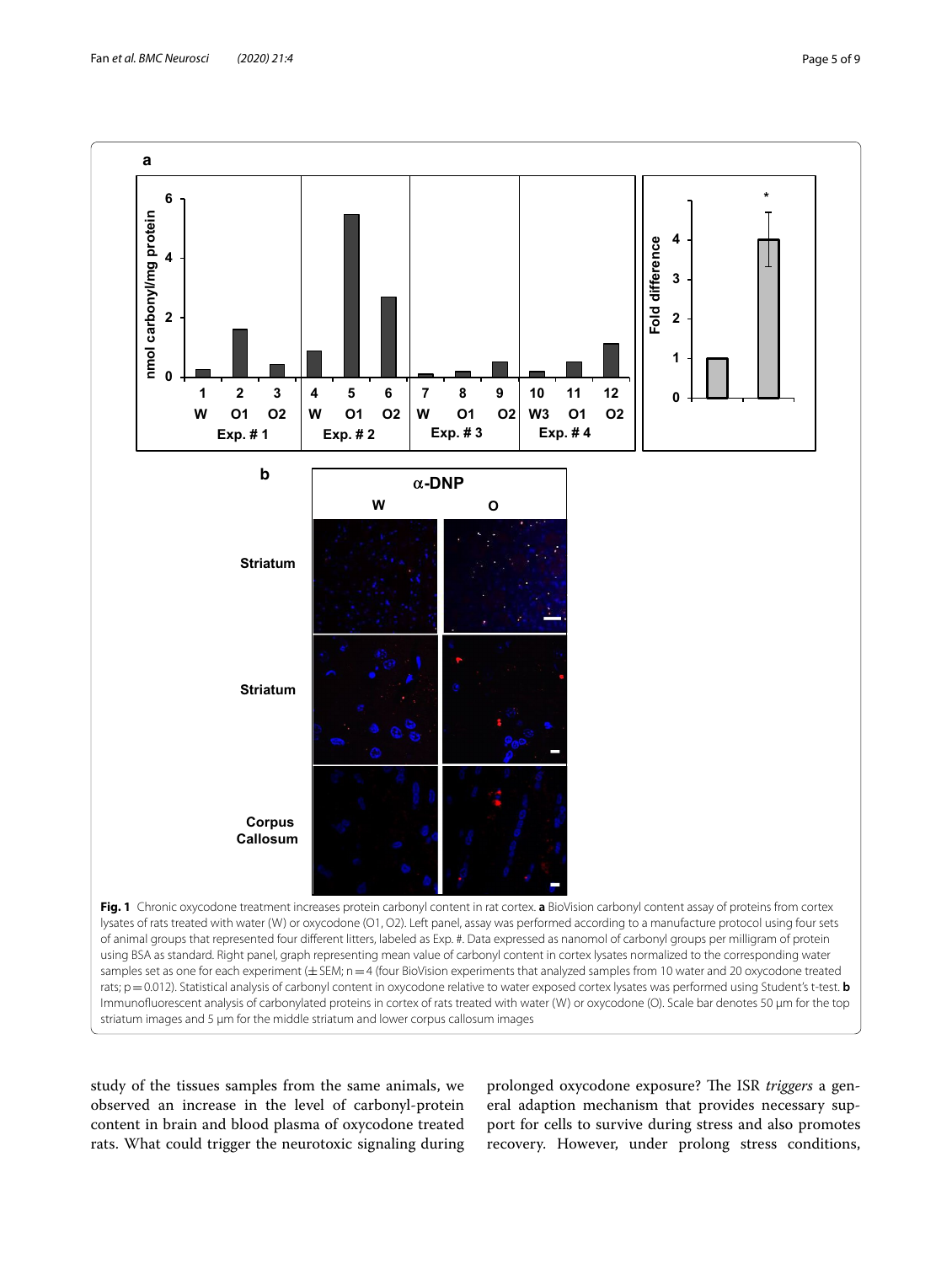

<span id="page-5-0"></span>high expression of the ISR transcription factors ATF4 (cAMP element binding transcription factor 4 or activating transcription factor 4) and CHOP (DNA damage/C/ EBP homology protein) may lead to increase in protein synthesis and induce an accumulation of large molecular protein complexes, ATP depletion, oxidative stress and cell death  $[11-13]$  $[11-13]$  $[11-13]$ . To evaluate whether accumulation of carbonyl-protein aggregates correlates with induction of

the ISR in blood we monitored the level of phosphorylated translation initiation factor 2 alpha (eIF2 $\alpha$ ) in blood samples from the same animals (Fig. [3](#page-6-0)). Western-blot analysis showed almost  $1.77 \pm 0.16$  fold statistically significant ( $p=0.048$ ) increase in phospho-eIF2α in oxycodone blood samples compared to that in water sample. These data suggest that prolonged activation of the ISR during opioid exposure may contribute to accumulation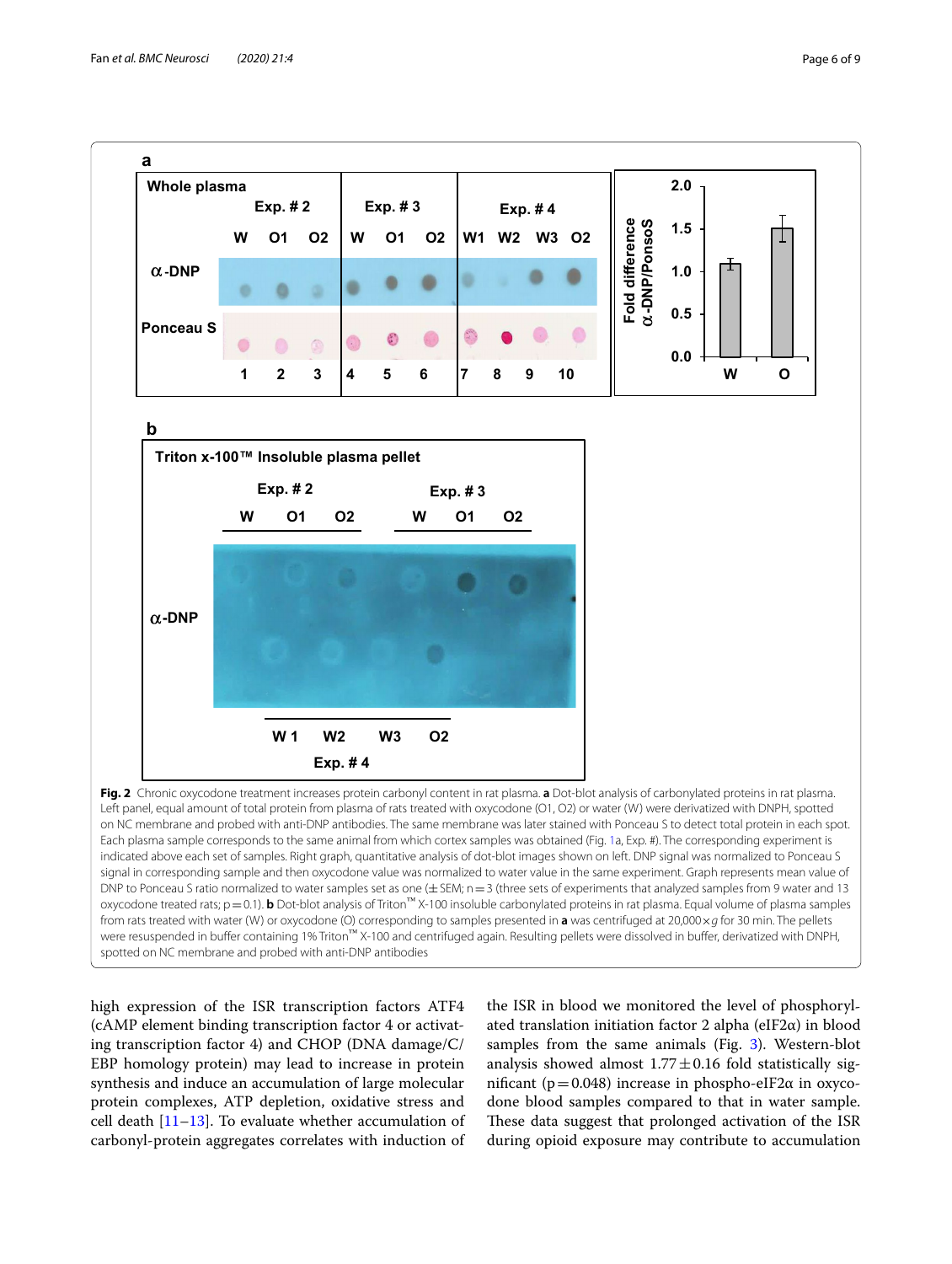

<span id="page-6-0"></span>of carbonylated protein aggregates that eventually may lead to cellular degeneration.

## **Discussion**

While the identifcation of biomarkers of neurodegeneration is critical to the early detection and treatment of adverse drug efects, currently there is no specifc blood test to monitor the rate of degenerative disease progression at the level of the individual organism. The blood protein carbonylation assay may serve this purpose. It has been suggested that protein carbonylation may represent a sensitive biomarker of cellular degeneration due to excessive stress, aging, or certain pathologies [\[4\]](#page-7-3) including Alzheimer's disease [[14\]](#page-7-9). However, studies monitoring carbonyl protein content in clinical settings produced contradictory results. The reason for lack of "the protein carbonylation as a biomarker of degeneration" test on a market is that most of the studies have been measuring total (soluble and insoluble) carbonyl content in tissues or body fuids that may produce a false positive result and not always correlate with the degree of degeneration. In general, increase in protein carbonyl content does not necessarily lead to cell death and degeneration. It is only when excessive carbonyl content induces signifcant changes in protein structure leading to formation of protease resistant protein aggregates that become toxic and may lead to cell death (reviewed in [[3\]](#page-7-2)). Our data suggest that carbonyl protein aggregates may serve as a reliable biomarker of degeneration.

Previously we documented that chronic oxycodone administration associated with axonal degeneration and induction of oxidative and nitrosidative stresses and activation of the integrated stress response (ISR) in rat brain [[5,](#page-7-4) [10](#page-7-6)]. Since opioid abuse is associated with hypoxia, endoplasmic reticulum stress and the induction of excitotoxic stress, we have hypothesised that opioids cause systemic stress on the whole organism. Indeed, in current study we observed activation of the ISR in blood of animals chronically treated with oxycodone. The integrated stress response is a general mechanism that allows cells to adapt to various types of stresses  $[15]$  $[15]$  $[15]$ . The key event in the ISR, regardless of the trigger, is phosphorylation of eIF2α that modulates expression and translational activation of specifc mRNAs, such as ATF4 and CHOP, which determine whether the cell will adapt to the stress condition or undergo to apoptosis. However, under prolong stress conditions, elevated ATF4 and CHOP expression increases protein synthesis and thus causes accumulation of high molecular protein complexes, ATP depletion, oxidative stress and cell death  $[11-13]$  $[11-13]$ . Elevated eIF2 $\alpha$  phosphorylation was correlated with neuronal degeneration and was observed in the brain samples of Alzheimer's disease (AD) patients  $[16–19]$  $[16–19]$  $[16–19]$  $[16–19]$ . Thus, it is possible that prolonged activation of the ISR during opioid exposure results in accumulation of carbonylated protein aggregates that eventually lead to neuronal degeneration.

In our current study, we observed increase in carbonylated proteins in cortex areas and also accumulation of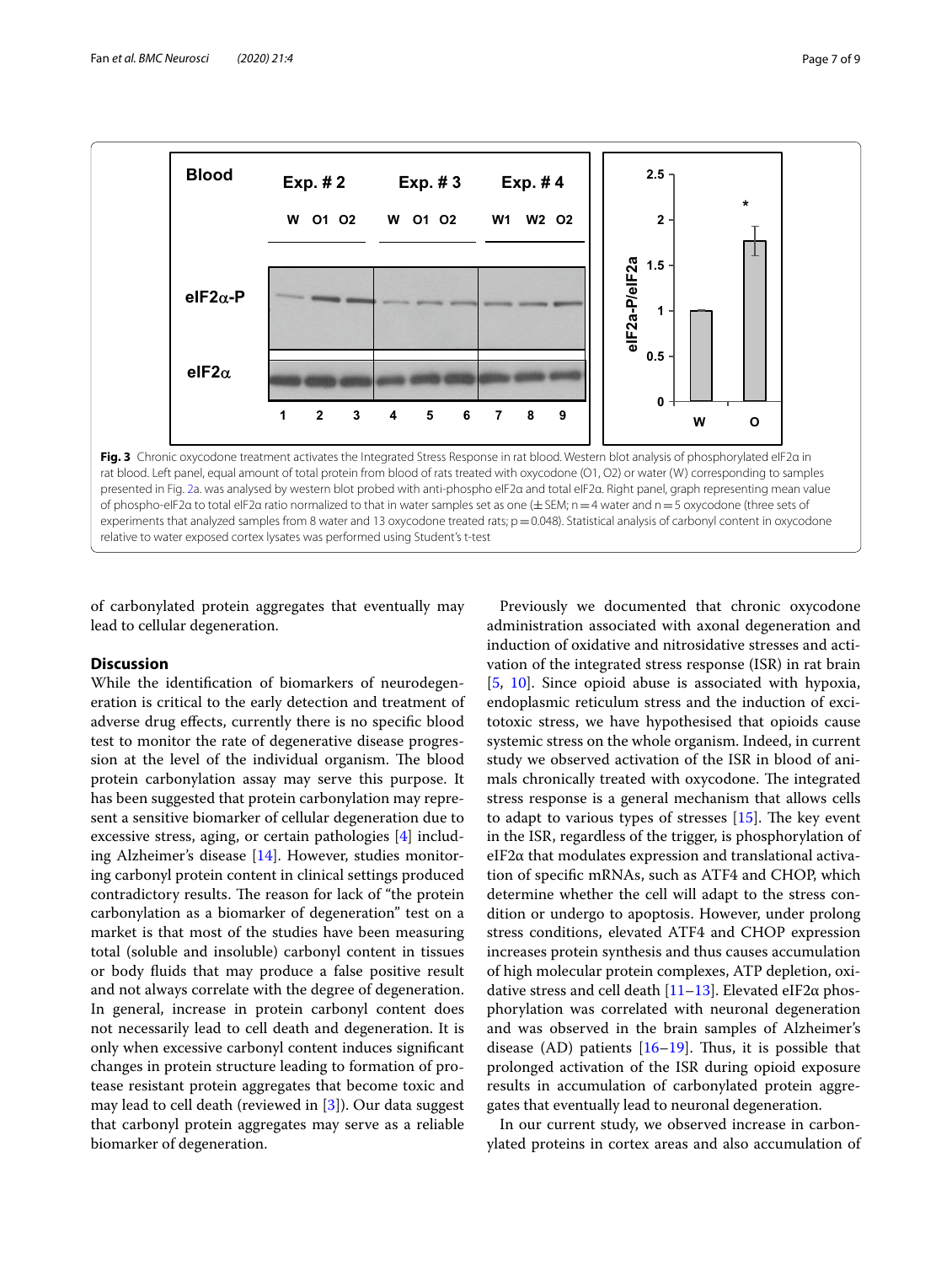Triton X-100-insoluble carbonylated protein aggregates in rat blood plasma after prolonged oxycodone treatment. Recently, protein carbonylation and aggregation was linked to neuronal cell death in an animal model of experimental autoimmune encephalomyelitis characterized by central nervous system infammation, demyelination and axonal degeneration [\[20\]](#page-8-1).

## **Conclusions**

Our data suggest that measuring amount of carbonylprotein content in insoluble fraction of blood may serve as a tool to monitor the rate of neuronal degeneration and degeneration in general in individual patient. Moreover, identifcation of unique proteins in these protein insoluble aggregates may facilitate development of a new diagnostic tool. This approach will help physicians and patients to evaluate current progression of the disease and efficiency of the therapy.

#### **Abbreviations**

ATF4: cAMP element binding transcription factor 4 or activating transcription factor 4; BSA: bovine serum albumin; CHOP: DNA damage/C/EBP homology protein, GADD153; CNS: central nervous system; DNPH: 2,4-dinitrophenylhydrazine; ISR: integrated stress response; NC: nitrocellulose; Oxy: oxycodone; RT: room temperature; W: water.

#### **Acknowledgements**

We thank the LSUHSC-S Animal Facility for maintaining rats, Department of Pharmacology, Toxicology, and Neuroscience for providing research space to work with animals, BRI for providing a laboratory space and equipment, Core Facility for assistance with the fuorescent microscope, and FW Cancer Center for assistance with tissue preparation. We thank Gabriel Johnson and Kasey Jackson for their technical assistance.

#### **Authors' contributions**

RF and SS performed the BioVision assay of brain samples and contributed to the data analyses. LMS planned, performed and oversaw RF and NLK in animal drug treatment, behavioral tests, and tissue isolation. TA provided valuable advice in experiment planning and data discussion. JF, DG and PLMcG provided valuable advice in data discussion and manuscript writing. NLK designed and monitored all experiments, contributed to the majority data presented and wrote the manuscript. All authors read and approved the fnal manuscript.

## **Funding**

LMS was supported by Grant No. 2R01GM20818 from the National Institute of General Medical Sciences. The funding source had no role in study design; in the collection, analysis and interpretation of data; in the writing of the report; and in the decision to submit the article for publication.

#### **Availability of data and materials**

The datasets used and/or analyzed during the current study available from the corresponding author on reasonable request.

### **Ethics approval and consent to participate**

All animal procedures were carried out in accordance with National Institutes of Health guide for the care and use of Laboratory animals. The protocol for animal studies was approved by the Louisiana State University Health Science Center, Institutional Animal Care and Use Committee. Protocol number P-12-029.

#### **Consent for publication**

Not applicable.

#### **Competing interests**

The authors declare that they have no competing interests.

### **Author details**

<sup>1</sup> Department of Emergency Medicine, Louisiana State University Health Sciences Center, 1501 Kings Highway, Shreveport, USA.<sup>2</sup> Department of Pharmacology, Toxicology, and Neuroscience, Louisiana State University Health Sciences Center, 1501 Kings Highway, Shreveport, USA.

Received: 25 March 2019 Accepted: 13 January 2020 Published online: 22 January 2020

#### **References**

- <span id="page-7-0"></span>1. Lee JS, Hu HM, Edelman AL, Brummett CM, Englesbe MJ, Waljee JF, Smerage JB, Griggs JJ, Nathan H, Jeruss JS, et al. New persistent opioid use among patients with cancer after curative-intent surgery. J Clin Oncol. 2017;35(36):4042–9.
- <span id="page-7-1"></span>2. Upadhyay J, Maleki N, Potter J, Elman I, Rudrauf D, Knudsen J, Wallin D, Pendse G, McDonald L, Griffin M, et al. Alterations in brain structure and functional connectivity in prescription opioid-dependent patients. Brain. 2010;133(Pt 7):2098–114.
- <span id="page-7-2"></span>3. Nystrom T. Role of oxidative carbonylation in protein quality control and senescence. EMBO J. 2005;24(7):1311–7.
- <span id="page-7-3"></span>4. Levine RL. Carbonyl modifed proteins in cellular regulation, aging, and disease. Free Radic Biol Med. 2002;32(9):790–6.
- <span id="page-7-4"></span>5. Fan R, Schrott LM, Arnold T, Snelling S, Rao M, Graham D, Cornelius A, Korneeva NL. Chronic oxycodone induces axonal degeneration in rat brain. BMC Neurosci. 2018;19(1):15.
- 6. Pu H, Wang X, Zhang J, Ma C, Su Y, Li X, Liu X, Su L. Cerebellar neuronal apoptosis in heroin-addicted rats and its molecular mechanism. Int J Clin Exp Pathol. 2015;8(7):8260–7.
- 7. Spain JW, Newsom GC. Chronic opioids impair acquisition of both radial maze and Y-maze choice escape. Psychopharmacology. 1991;105(1):101–6.
- 8. Mao J, Sung B, Ji RR, Lim G. Neuronal apoptosis associated with morphine tolerance: evidence for an opioid-induced neurotoxic mechanism. J Neurosci. 2002;22(17):7650–61.
- <span id="page-7-5"></span>Liu LW, Lu J, Wang XH, Fu SK, Li Q, Lin FQ. Neuronal apoptosis in morphine addiction and its molecular mechanism. Int J Clin Exp Med. 2013;6(7):540–5.
- <span id="page-7-6"></span>10. Fan R, Schrott LM, Snelling S, Ndi J, Arnold T, Korneeva NL. Chronic oxycodone induces integrated stress response in rat brain. BMC Neurosci. 2015;16:58.
- <span id="page-7-7"></span>11. Marciniak SJ, Yun CY, Oyadomari S, Novoa I, Zhang Y, Jungreis R, Nagata K, Harding HP, Ron D. CHOP induces death by promoting protein synthesis and oxidation in the stressed endoplasmic reticulum. Genes Dev. 2004;18(24):3066–77.
- 12. Galehdar Z, Swan P, Fuerth B, Callaghan SM, Park DS, Cregan SP. Neuronal apoptosis induced by endoplasmic reticulum stress is regulated by ATF4- CHOP-mediated induction of the Bcl-2 homology 3-only member PUMA. J Neurosci. 2010;30(50):16938–48.
- <span id="page-7-8"></span>13. Han J, Back SH, Hur J, Lin YH, Gildersleeve R, Shan J, Yuan CL, Krokowski D, Wang S, Hatzoglou M, et al. ER-stress-induced transcriptional regulation increases protein synthesis leading to cell death. Nat Cell Biol. 2013;15(5):481–90.
- <span id="page-7-9"></span>14. Herbert MK, Verbeek MM, Kusters B, Kuiperij HB. A multifunctional ELISA to measure oxidised proteins: oxPin1 in Alzheimer's brain as an example. BBA Clin. 2015;4:1–6.
- <span id="page-7-10"></span>15. Ron D. Translational control in the endoplasmic reticulum stress response. J Clin Invest. 2002;110(10):1383–8.
- <span id="page-7-11"></span>16. Chang RC, Wong AK, Ng HK, Hugon J. Phosphorylation of eukaryotic initiation factor-2alpha (eIF2alpha) is associated with neuronal degeneration in Alzheimer's disease. NeuroReport. 2002;13(18):2429–32.
- 17. O'Connor T, Sadleir KR, Maus E, Velliquette RA, Zhao J, Cole SL, Eimer WA, Hitt B, Bembinster LA, Lammich S, et al. Phosphorylation of the translation initiation factor eIF2alpha increases BACE1 levels and promotes amyloidogenesis. Neuron. 2008;60(6):988–1009.